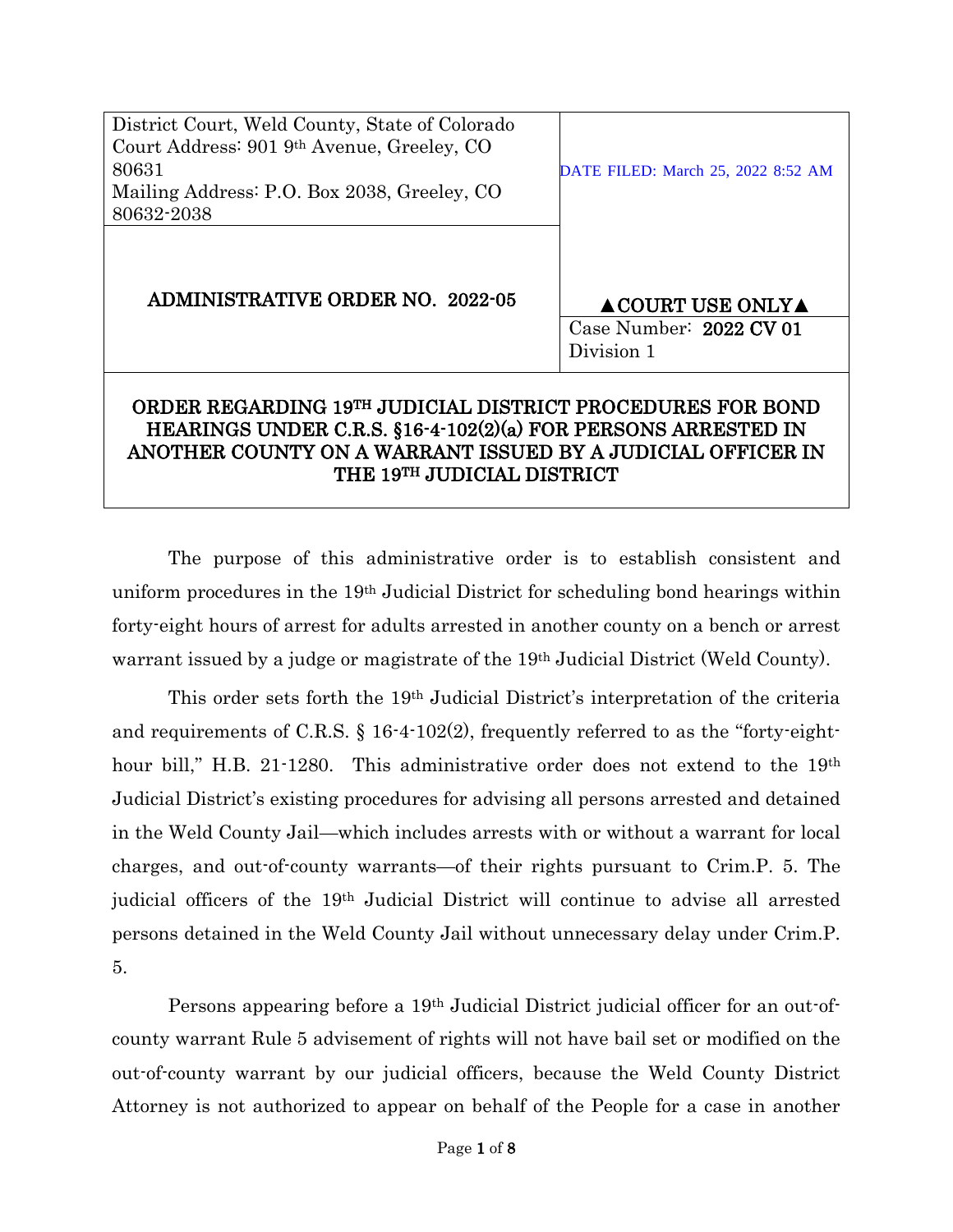county, absent appointment as a special prosecutor in that other county. C.R.S. §20- 1-102(1)(a) ("every district attorney shall appear in behalf of the state and the several counties of his or her district … in all indictments, actions, and proceedings which may be pending in the district court in any county within his district wherein the state or the people thereof or any county of his district may be a party."). The district attorney from the county where the out-of-county warrant was issued has the right to notification and the right to appear for initial bail setting pursuant to C.R.S. §16-4-104(6), and the initial bond setting will occur before the court in the county that issued the warrant through procedures established in that county.

This order also does not apply to juveniles detained on a warrant issued by a court in the 19th Judicial District, as juvenile detention procedures already exist in the 19th Judicial District.

I have conferred with the judicial officers of the 19th Judicial District to seek their advice and counsel prior to issuing this administrative order.

The Equal Protection Clause of the Fourteenth Amendment provides that no state shall "deny to any person within its jurisdiction equal protection of the laws." U.S. Const. amend. XIV, §1. Although the Colorado Constitution does not contain an express equal protection clause, the Colorado Supreme Court has interpreted the Colorado Constitution to contain similar guarantees. Colo. Const. art. II, §25; Dean v. People, 366 P.3d 595, 596 (Colo. 2016). Thus, "equal protection of the laws assures the like treatment of all persons who are similarly situated." Id.

It is important for the judicial officers in the 19th Judicial District to apply a consistent approach to scheduling a hearing for persons detained in another county on a Weld County warrant and who are eligible for a bond hearing within fortyeight hours of arrest, to ensure similarly situated persons are provided equal protection of the law. Equally important is the guidance provided to sheriffs throughout Colorado regarding the arrestees held in their jails as to which persons being detained on a Weld County warrant will be appearing before a judge in the 19th Judicial District within forty-eight hours of arrest.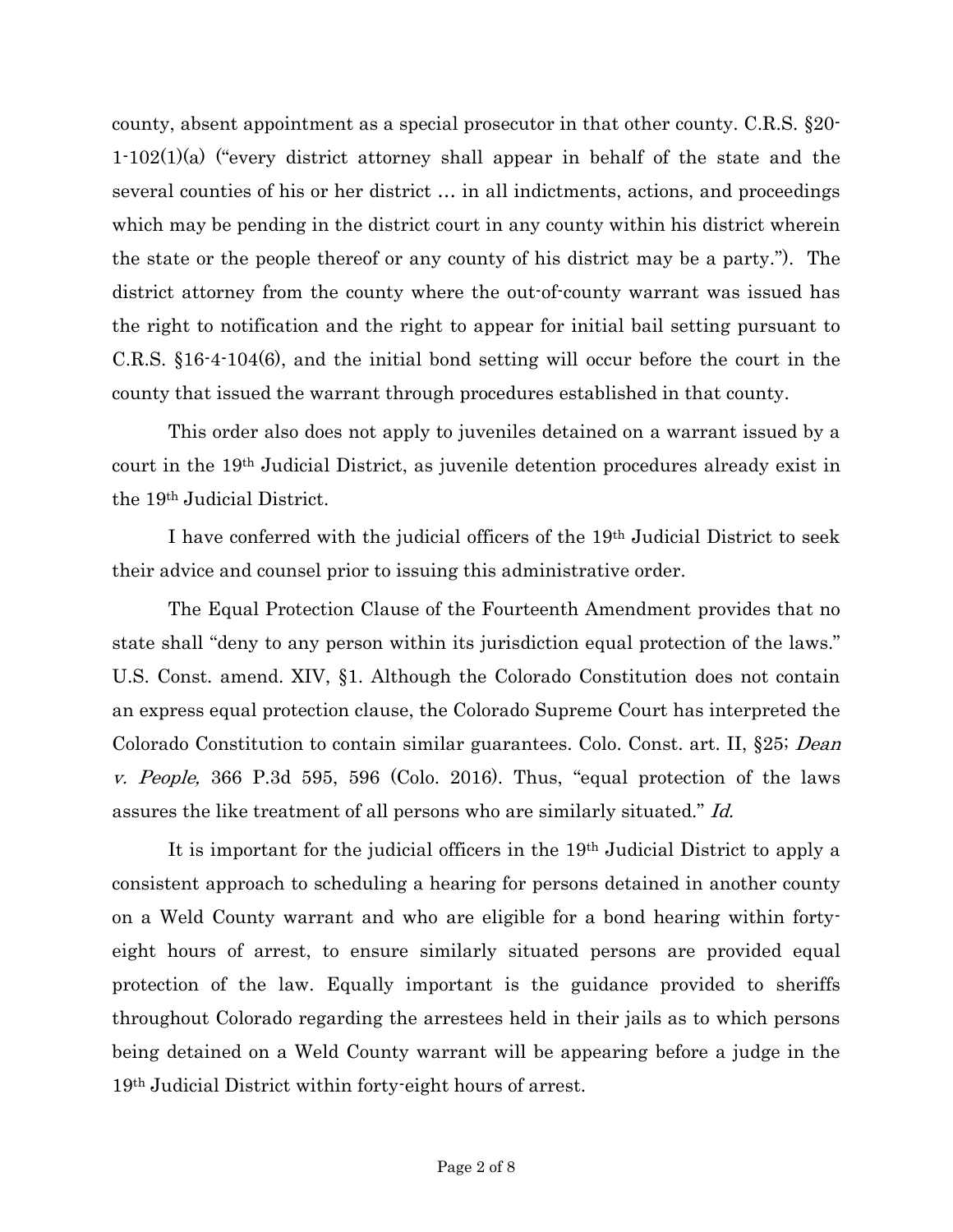There may be different approaches taken by other judicial districts, and the Weld County Sheriff's Office should understand that additional or different procedures may be required for persons detained in the Weld County Jail on a warrant issued by another county to appear by video before a court in another judicial district.

In 2021, the Colorado General Assembly passed HB 21-1280, which amended Colorado's statute concerning the right to bail before conviction, C.R.S. §16-4-102. Included as part of the HB 21-1280 amendments is a provision requiring arresting agencies to bring in-custody arrestees before a court for bond setting as soon as practicable, but no later than forty-eight hours after the arrestee arrives at a jail or a holding facility. As related to the provisions of this administrative order, the relevant portions of C.R.S.  $\S$ 16-4-102(1), -(2)(a) are:

(1) Any person who is in custody, and for whom the court has not set bond and conditions of release pursuant to the applicable rule of criminal procedure, and who is not subject to the provisions of section 16-4-101(5), has the right to a hearing to determine bond and conditions of release. A person in custody may also request a hearing so that bond and conditions of release can be set. Upon receiving the request, the judge shall notify the district attorney immediately of the arrested person's request, and the district attorney has the right to attend and advise the court of matters pertinent to the type of bond and conditions of release to be set. The judge shall also order the appropriate law enforcement agency having custody of the prisoner to bring him or her before the court forthwith, and the judge shall set bond and conditions of release if the offense for which the person was arrested is bailable. It is not a prerequisite to bail that a criminal charge of any kind has been filed.

 $(2)(a)$ (I) The arresting jurisdiction shall bring an in-custody arrestee before a court for bond setting as soon as practicable, but no later than forty-eight hours after an arrestee arrives at a jail or holding facility. A judge, magistrate, or bond hearing officer shall hold a hearing with an in-custody arrestee at which the court shall enter an individualized bond order as soon as practicable, but no later than forty-eight hours after an arrestee arrives at a jail or holding facility. Notwithstanding the requirement for bond setting within forty-eight hours, it is not a violation of this section if a bond hearing is not held within forty-eight hours when the delay is caused by an emergency that requires the court to close or circumstances in which the defendant refuses to attend court, is unable to attend court due to a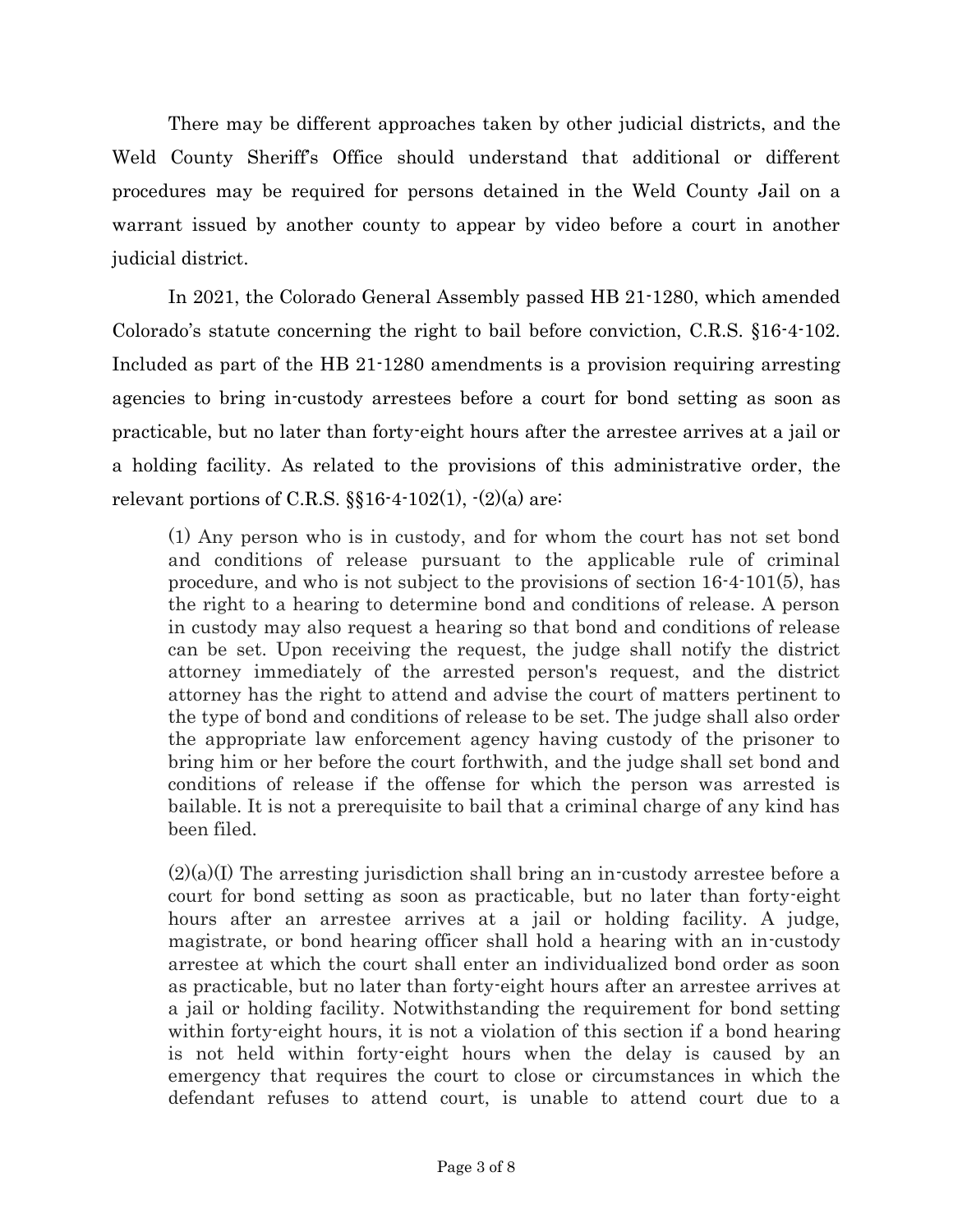debilitating physical ailment, or is unable to proceed due to drug or alcohol use or mental illness. Use of audiovisual conferencing technology is permissible to expedite bond setting hearings, including prior to extradition of the defendant from one county to another in the state of Colorado. When high-speed internet access is unavailable, making audiovisual conferencing impossible, the court may conduct the hearing telephonically.

(II) This subsection  $(2)(a)$  applies only to the initial bond setting by a judge.

(III) This subsection (2)(a) applies to an arrestee who was arrested on or after April 1, 2022.

There is a split between the chief judges as to the interpretation of C.R.S. §16-4-102(2)(a). Certain chief judges interpret this subsection as requiring an individualized bond hearing for all bail-eligible arrestees if that person has not previously appeared before the court, even when the person is detained on a warrant where bond has been set on the warrant by a judge. Other chief judges interpret this statute as requiring persons who are being held without bond, and who are otherwise constitutionally or statutorily bail-eligible, to appear before a court within forty-eight hours of arrest for bond setting; however, persons arrested on a warrant where bond has been set on the warrant by a judge are not required to appear before a court within forty-eight hours of arrest for a bond setting, as that person has already had an "initial bond setting by a judge," as contemplated by C.R.S.  $$16-4-102(2)(a)(II)$ . The 19<sup>th</sup> Judicial District follows and applies the latter interpretation of this statute, pending further interpretation and direction from an appellate court.

For purposes of this order, the term "judge" refers to all judges and magistrates of the 19th Judicial District, as well as judges in the senior judge program assigned to perform duties in the 19th Judicial District. All magistrates employed in the 19th Judicial District are authorized to act as both a district court magistrate under Colorado Rules for Magistrates ("CRM") 6 and a county court magistrate under CRM 8.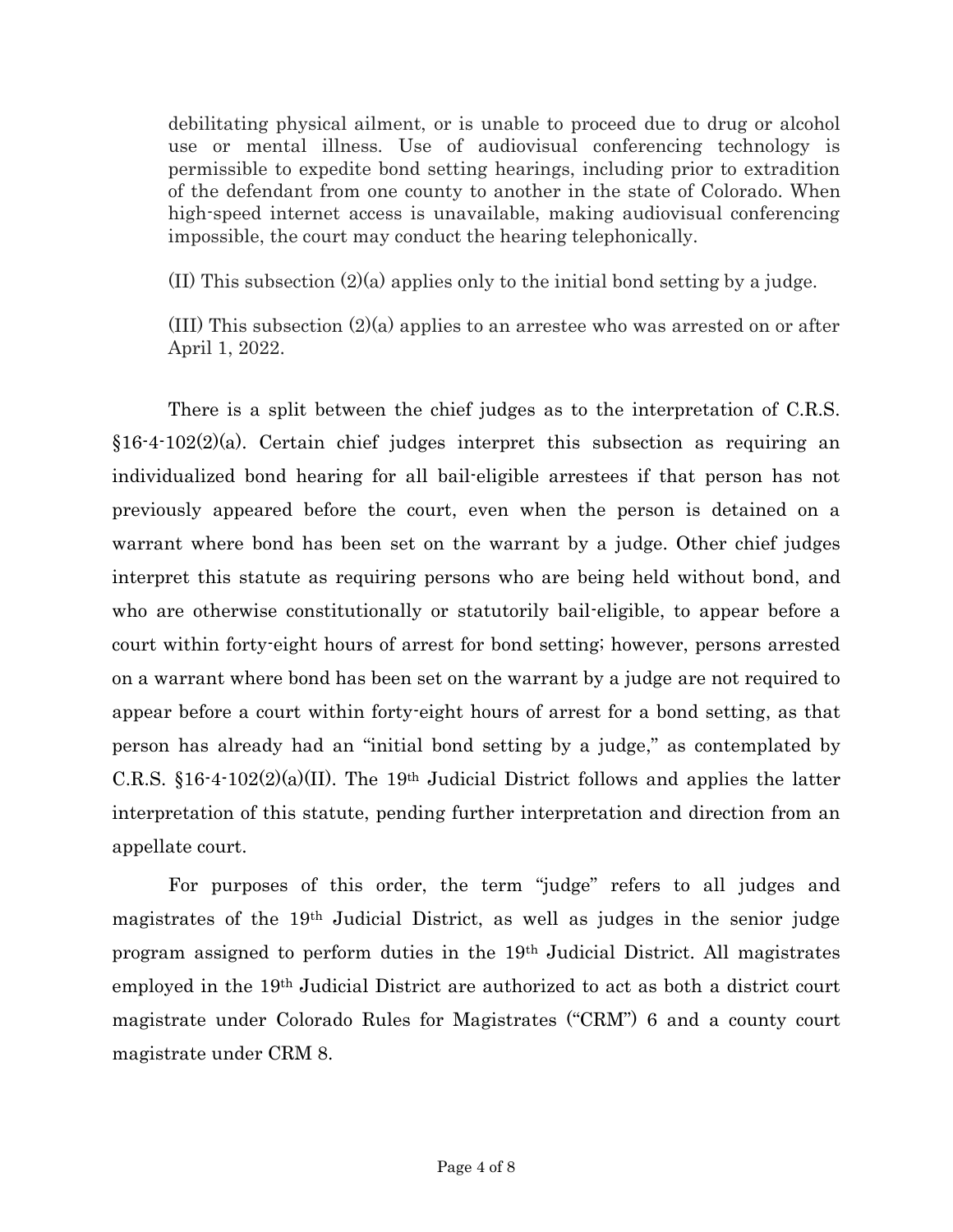Pursuant to CRM Rule 5(c), a magistrate has "the power to issue bench warrants for the arrest of non-appearing parties, to set bond in connection therewith, and to conduct bond forfeiture proceedings." Under CRM 6(a), a district court magistrate is authorized to:

- Conduct initial proceedings, including advisement of rights, admission to bail, and imposition of conditions of release pending further proceedings.  $CRM(a)(1)(A);$
- Conduct bond review hearings.  $CRM(a)(1)(C);$
- Issue arrest and search warrants, including nontestimonial identification under Rule 41.1. CRM(a)(1)(H).

Absent specific constitutional or statutory delineated exceptions, "all persons shall be bailable by sufficient sureties pending disposition of charges." Colo. Const. article II, §1; People v. Blagg, 340 P.3d 1137, 1140 (Colo. 2015).

Understanding that the provisions of C.R.S. §16-4-102 apply only to bail before conviction, other provisions of law were considered when arriving at our interpretation that C.R.S. §16-4-102(2)(a) applies only to persons who are baileligible and for whom an initial bond has not already been set by a judge for that particular arrest.

Under Crim.P.  $4(a)(2)$ , when a warrant is requested in conjunction with the filing of a felony complaint, there must be a "sworn statement of facts establishing probable cause to believe that a criminal offense was committed, and the offense was committed by the person for whom the warrant is sought." If a person is properly summoned to appear on a felony complaint and that person fails to appear as commanded by the summons, "the court shall forthwith issue a warrant for the arrest of that person." Crim.P.  $4(a)(5)$ . Whether the warrant is issued at the initial filing of charges or when a person fails to appear on summons, a judge of a court of record must endorse "upon [the warrant] the amount of bail if the offense is bailable."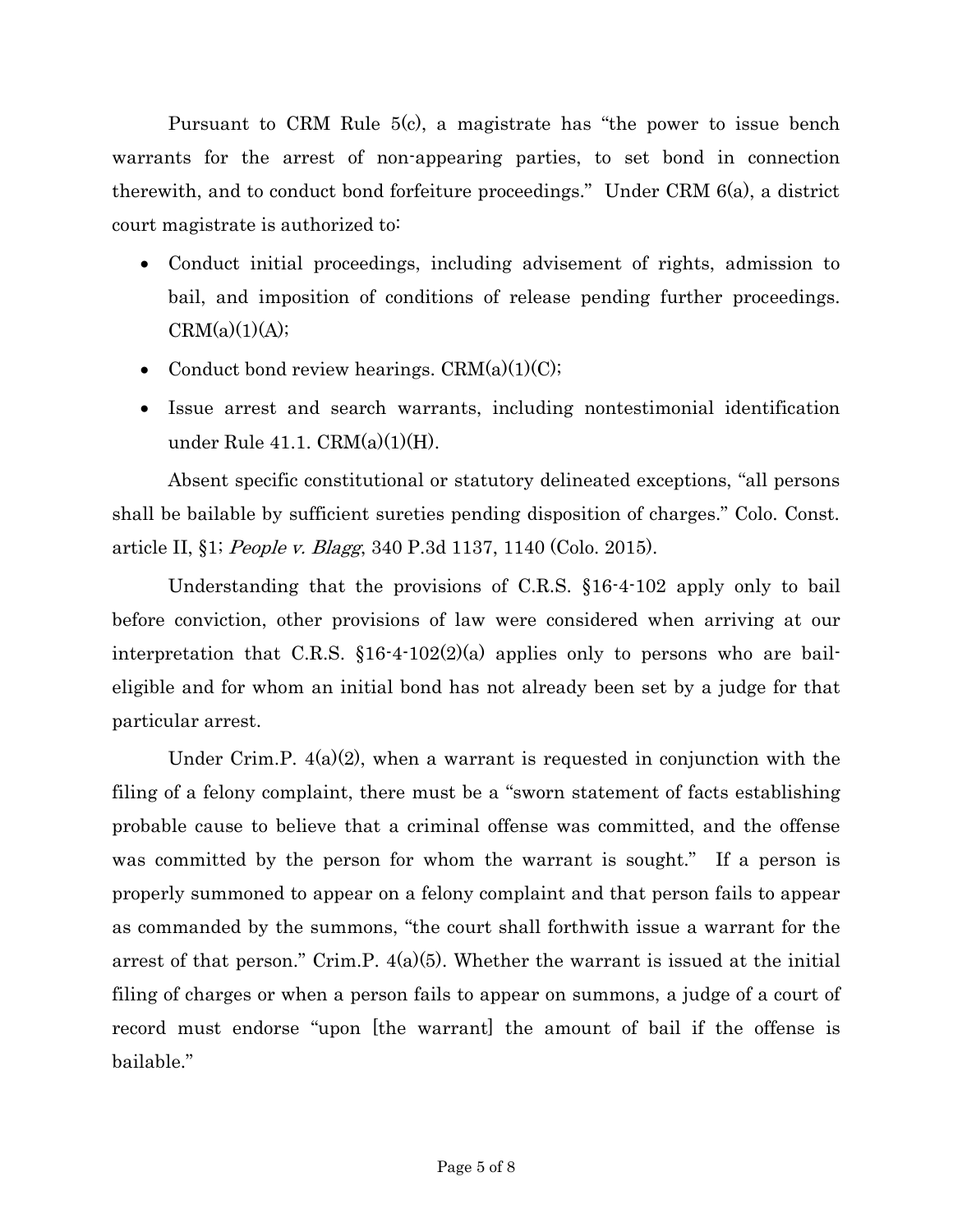A warrant may also be sought by law enforcement prior to the filing of charges under Crim.P. 4.2, and if no bond is set on the warrant by a judge of a court of record when issuing the warrant and the person is otherwise bail eligible, the arrestee is required to be brought before a court for bail setting within forty-eight hours of arrest under C.R.S. §16-2-104(2)(a). Our courts issue no-bond warrants for charges involving domestic violence, sexual assault, and stalking, as the defendant must be advised by the court verbally of the protection order and the defendant must acknowledge the existence of the protection order in writing before the person can be released on bail. C.R.S. §18-1-1001(5). Bail, when the offense and/or person is bail eligible, is set on the warrant for other types of offenses.

For persons served with a summons or summons and complaint filed in the county court, the judge may issue a bench warrant if the person fails to appear in person or through counsel. Crim.P. 4.1(f). The judge in county court may also issue a warrant for a person's arrest who fails to appear in person or through counsel after being served with a penalty assessment, or if that person fails to pay the penalty assessment. Id.

The word "initial" is defined as "of or occurring at the very beginning," NEW WEBSTER'S DICTIONARY AND THESAURUS 498 (1992), and "that which begins or stands at the beginning," BLACK'S LAW DICTIONARY 704 (5th ed. 1979). Thus, our interpretation is that when the court sets bail when issuing an arrest or bench warrant—which occurs in conjunction with the court reviewing a probable cause affidavit or there is a failure to appear in court by the defendant who was properly served a summons to appear—the court has considered the existing circumstances of that specific case and set initial bail for the defendant's case, as contemplated by C.R.S.  $$16-4-102(2)(a)(II)$ . This review by a judge involves a case-by-case factual determination and differs from the situation involving a person who is arrested without a warrant and bond is established at the jail through a generic bond schedule, where the amount of bail is based solely on the level of charge(s) and without prior review of that case by a judge.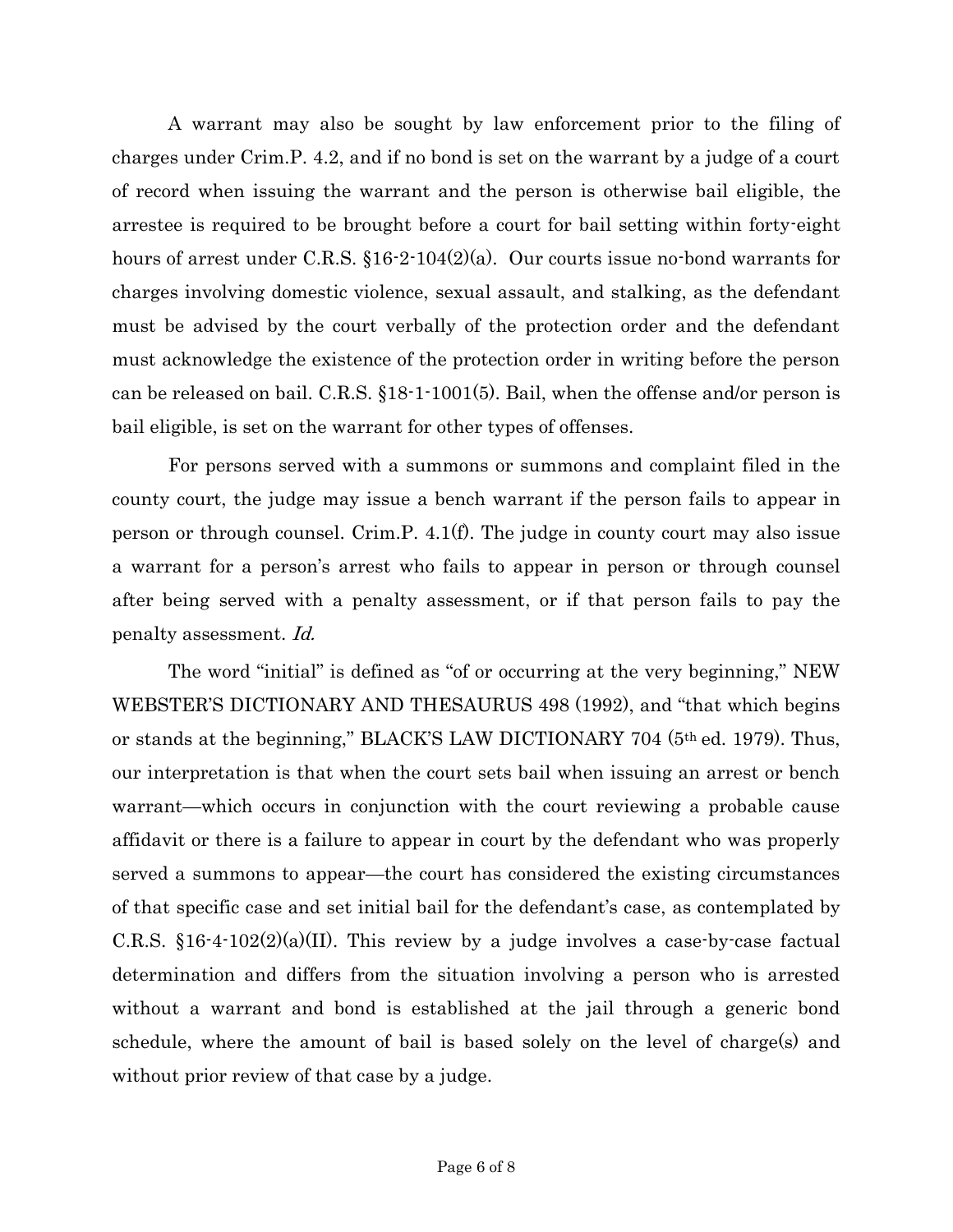Although, under our interpretation of C.R.S. §16-4-102(2)(a), persons arrested in another county on a Weld County bench warrant or arrest warrant where bond is set on the warrant by a judge is not entitled to a bond hearing within forty-eight hours of being arrested on that warrant, the person nevertheless has remedies to address bond modification by the court. If the person is held on a bond for which a monetary condition was imposed by the court, the detained person may file a motion after seven days from the setting of bond to request reconsideration of the monetary conditions of bond. C.R.S.  $$16-4-107(1)$ . The detained person also has the right to file a motion to modify bond under C.R.S. §16-4-109(1), but the defendant must provide reasonable notice of the motion to modify bond to the district attorney. C.R.S. §16-4-109(2).

## BASED ON THE FORGOING, IT IS ORDERED:

- 1. Adults detained in another county on a warrant issued by a judge in the  $19<sup>th</sup>$ Judicial District (Weld County) where bail is set on that warrant, regardless of whether the failure to appear was at the first or subsequent appearance, are not required to appear within forty-eight hours of arrest before a Weld County court for another bond setting.
- 2. If the person is unable to post bail on the Weld County warrant and that person is not detained on any other holds in the county where the person is being detained, the Weld County Sheriff and the sheriff where the person is being held shall arrange for the transportation of the person from the other county to the Weld County Jail, pursuant to the provisions of Crim.  $P. 5(a)(3)$ (district court cases) or Crim.P.  $5(c)(3)$  (county court cases).
- 3. The person being detained in another county on a Weld County warrant where bail has been set on the warrant may also file a writ with the Weld County court that issued the warrant, requesting an in-person or a video appearance before that court to address the warrant, a reconsideration of the monetary condition of bond, or request a bond modification hearing.